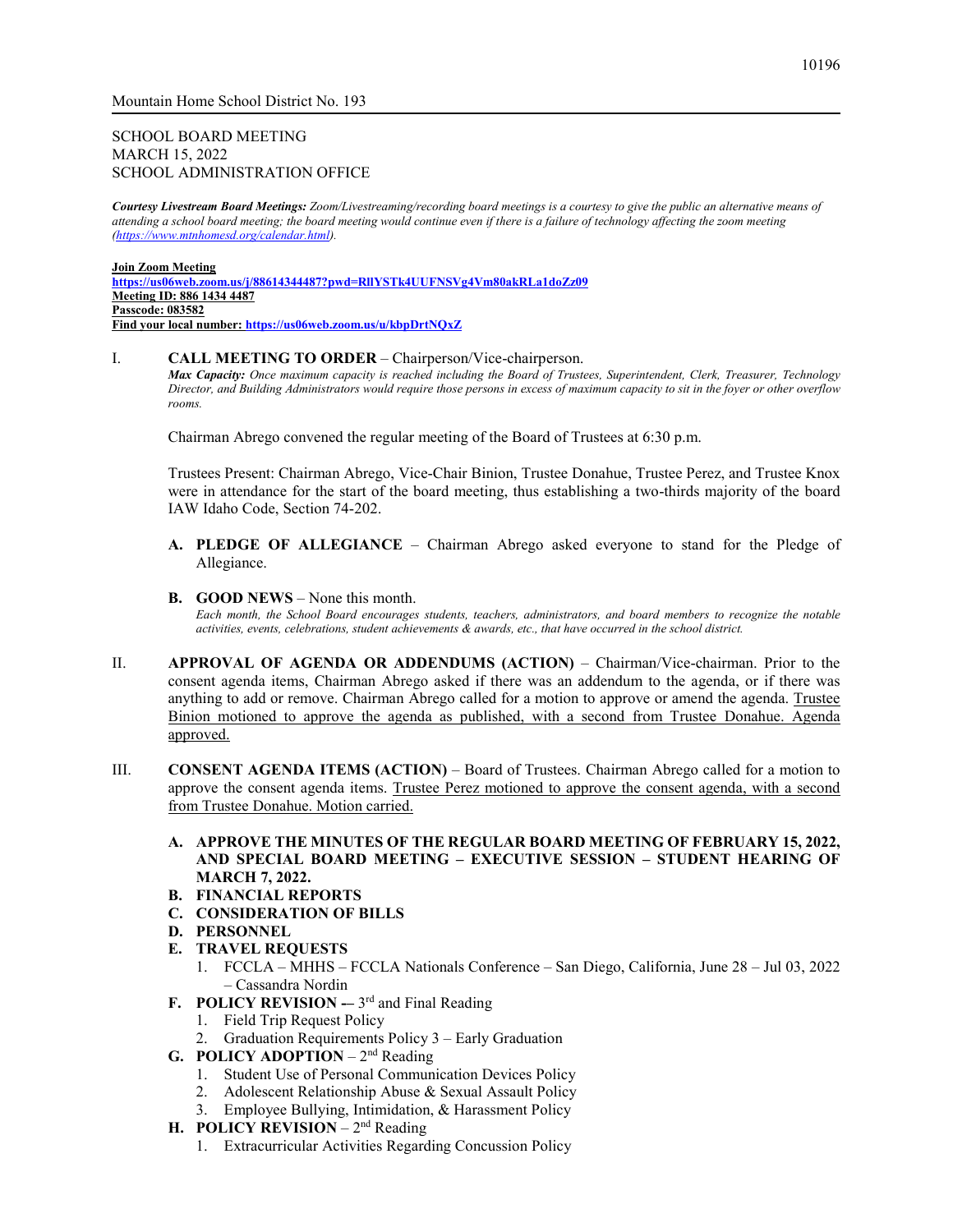#### IV. **DELEGATION (COMMENTS – NO ACTION/POSSIBLE DIRECTION)** – None

*Patrons/groups wishing to be placed on the board agenda as a delegation to comment or present to the Board must submit in writing a letter to the Superintendent's Office or Superintendent Administrative Assistant/Clerk of the Board their reason for wanting to be a delegation, or desire to present to the Board no later than the Tuesday prior to the next regular board meeting; There will be no action taken at this time. The Board may decline to hear any matter at its discretion.*

#### V. **PUBLIC INPUT (COMMENTS – NO ACTION/POSSIBLE DIRECTION)** – None

*Public input may be provided to the Board by attending the board meeting in person, sign up on the Public Input Signup Sheet, and submit to the Board Chair or Board Clerk the [Public Input Form](https://www.mtnhomesd.org/public-input-form.html) located next to the signup sheet prior to the start of the board meeting The form is also located on the School District Website [\(www.mtnhomesd.org\)](http://www.mtnhomesd.org/). If called upon by the Board, the individual(s) will be allowed a maximum of three minutes to present his/her views. Please do not include the names of students or staff due to FERPA Laws and privacy protection. There will be no action taken at this time, but action on a problem area could be scheduled for a subsequent meeting of the Board. Safety and healthcare measures such as the wearing of face masks and social distancing will be followed during a CDC or State or School Board recognized pandemic. Those individuals refusing to follow the safety mitigations set in place will immediately be escorted out of the building. There is limited seating in the boardroom so patrons might have to sit in the foyer or the overflow room. If you have a complaint against personnel or students by name, you need to schedule an appointment with the Superintendent.*

*Those wishing to submit public input but do not plan to attend the board meeting may still provide input to the Board as long as the [Public Input Form](https://www.mtnhomesd.org/public-input-form.html) has been submitted by noon the day of the board meeting. All public input forms received will be forwarded to the Board of Trustees but might not be read aloud. Please do not include the names of students or staff due to FERPA Laws and privacy protection. There will be no action taken at this time. There will be no public input via zoom. If you have a complaint against personnel or students by name, you need to schedule an appointment with the Superintendent.*

#### VI. **REPORTS (INFORMATION ONLY – NO ACTION/TABLE)** –

**A. MOUNTAIN HOME AFB UPDATE** – MHAFB Liaison. Mr. Niksich reminded the board that April is the month of the military child to recognize the challenges and sacrifices to them by military lifestyle. Many military children attend nine to ten schools before graduation. He asked that if any of the schools plan to have some sort of celebration to let him know. April 15 is the official celebration day and we are asking for everyone to wear purple. There should be a proclamation from the Mayor and from Governor Little, as well.

Mr. Niksich will start identifying all the high school seniors who are military affiliated so that he can get them their cords.

Mr. Niksich stated that the base could finally get back to volunteering in the schools with the reduction of COVID protocols. He added that March 2, Dr. Seuss Read Across America had the most military volunteers in a long time.

Mr. Niksich informed the Board that even with the reduced COVID protocols, the airbase still can't accommodate any field trips at the base, but if any of the schools are interested, they could pick a day and he would see if he could have someone give a demonstration of robots, or working dogs, etc., or other demonstrations at the schools.

The Board thanked him for his support.

**B. SUPERINTENDENT'S REPORT** – James Gilbert. Superintendent Gilbert reported that the Supplemental Levy passed by 65%, which is the highest percentage on any past supplemental levies, so this speaks volumes for the community support. He also reported that the school bond is being finalized so that we have something available to present to the community to include drawings of the proposed facility. We will have a link on the school district website with the bond information soon. Superintendent Gilbert informed the Board that he is scheduled to meet with the Chamber of Commerce to discuss the bond. We are planning to have a four to six-week information window to get information out to the community without obnoxiously overwhelming them. There are some parent groups putting materials and videos together for the bond.

Superintendent Gilbert reported that the track and football facility is still a work in progress with some delays in receiving materials. He then discussed staffing.

Trustee Donahue said that there are many people who do not take the newspaper and wanted to know if a mailer would go out. Superintendent Gilbert replied that the district will have information available to everyone, but direct mailing is difficult at best.

Trustee Binion suggested the district reach out to the city to see if they would include a mailer in their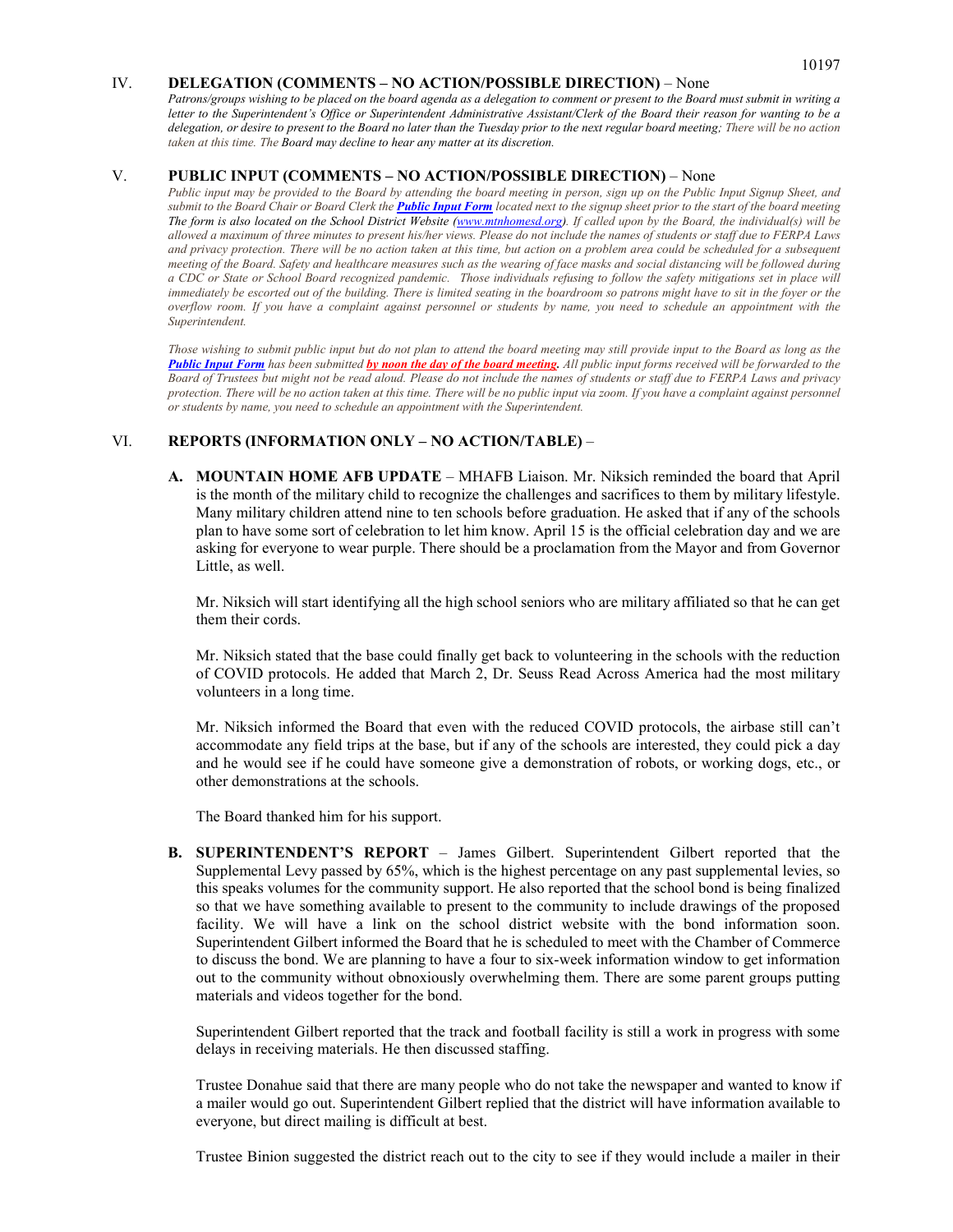monthly bills that go out to everyone.

Chairman Abrego asked if mailers were against Idaho Code. Superintendent Gilbert stated that the district is not allowed to promote the bond and all that could be done was to present the information and ask people to vote.

Trustee Donahue asked if the bond committee was working with groups or businesses in town. Superintendent Gilbert had two committee members reached out and asked if they could and he has heard that there is another group in town that have reached out to the high school kids, but he didn't have any details.

- **C. BOARD OF TRUSTEES PUBLIC ENGAGEMENT REPORT** School Board of Trustees *All business of the school district, with the exceptions IAW Idaho Code, are considered public record information including all school related communications and engagements with the public and employees. No action or response will be made at this time. (Idaho Code Title 74 – Transparent & Ethical Government, Chapter 1 – Public Records Act, and Chapter 2 – Open Meeting Law).*
	- 1. None of the trustees reported any public engagement.

## VII. **UNFINISHED BUSINESS (ACTION) –**

- **A. POLICY ADOPTION (ACTION)** 2nd Reading Superintendent Gilbert
	- 1. Prohibition of Weapons Policy Superintendent Gilbert explained that this policy was moved to unfinished business due to the amount of revisions made since the last board meeting. He continued to explain that the policy committee decided to have just one districtwide policy instead of one policy for students and one for employees. Trustee Perez motioned to approve the  $2<sup>nd</sup>$  reading of the proposed adoption of the Prohibition of Weapons Policy, as presented by Superintendent Gilbert. Trustee Binion seconded the motion. Motion passed.

### VIII. **NEW BUSINESS (ACTION)** –

- **A. APPROVAL OF BID PROPOSAL (ACTION)**  HVAC James Gilbert. Superintendent Gilbert informed that board that only two companies bid on the East Elementary and West Elementary HVAC projects. He informed the Board that ACCO Engineered Systems had the lowest bid of \$1,925,678 for the East Elementary School HVAC Project and ACCO Engineered Systems had the lowest bid of \$2,188,320 for the West Elementary School HVAC Project. He recommended that ACCO Engineered Systems be awarded the bid for both the East Elementary School and West Elementary School HVAC Projects. Superintendent Gilbert mentioned that both of these projects came in much higher than anticipated due to the increased costs of construction and the increased costs of supplies. He added that the ESSR3 funds would be used as authorized. Superintendent Gilbert stated that the good news is East and West will now be HVAC and we can get rid of aging boilers and cooling units; the bad news is the units are 30-weeks out. The plan is to do as much site work as possible until the units arrive. Trustee Binion motioned to award the bid for the East Elementary School HVAC Project in the amount of \$1,925,678, and the West Elementary School HVAC Project in the amount of \$2,188,320, to ACCO Engineered Systems, as presented by Superintendent Gilbert. Trustee Donahue seconded the motion. Trustee. Motion granted.
	- 1. East Elementary School HVAC Project
	- 2. West Elementary School HVAC Project
- **B. POLICY ADOPTION (ACTION)** 1st Reading James Gilbert
	- 1. **Bullying, Hazing, & Harassment Policy – Students** (BSD) Superintendent Gilbert explained that the policy committee wanted to remove this policy from the School Safety and Discipline Policy and have it as a stand-alone policy. The language was copied from the Boise School District. Trustee Donahue motioned to approve the 1<sup>st</sup> reading of the proposed adoption of the Bullying, Hazing,  $\&$ Harassment Policy – Students, as presented by Superintendent Gilbert. Trustee Binion seconded the motion. Motion approved.
	- 2. **Drug, Alcohol, & Tobacco/Nicotine Use Policy – Students** (BSD) Superintendent Gilbert explained that the policy committee wanted to also remove this policy from the School Safety and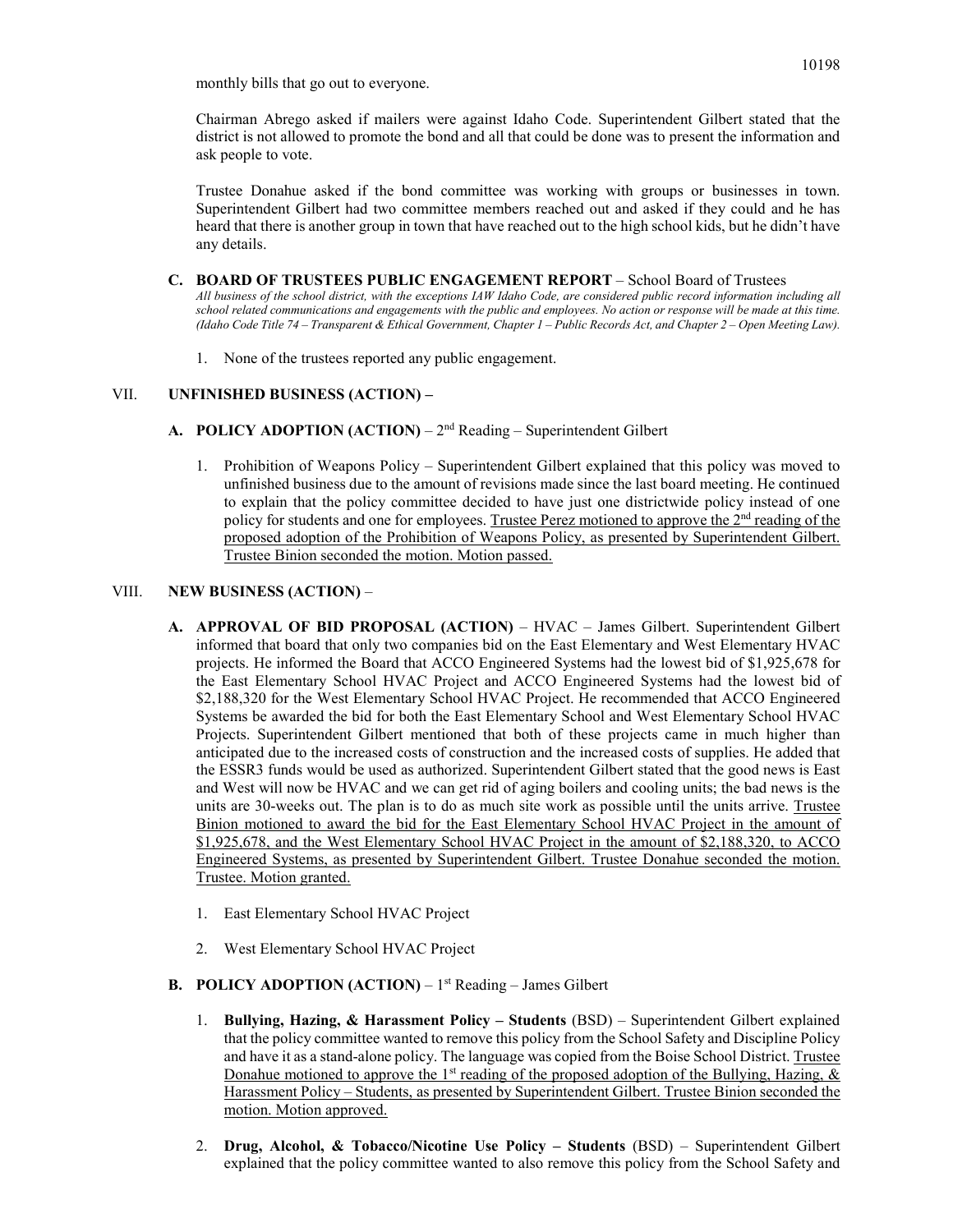- 3. **Drug & Alcohol Use Policy – Employee** Superintendent Gilbert explained that the policy committee needed to have a separate policy for employees because the same laws didn't apply to adults. This policy was drafted to also be a stand-alone policy. A motion from Trustee Donahue to approve the 1<sup>st</sup> reading of the proposed adoption of the Drug & Alcohol Use Policy – Employee, as presented by Superintendent Gilbert, received a second from Trustee Binion. Motion passed.
- **C. POLICY REVISION (ACTION)** 1st Reading James Gilbert
	- 1. **Suicide Prevention Policy** (BSD) Superintendent Gilbert explained that our current suicide policy needed to be revised so the policy committee used the same language as the Boise School District because it aligned with the requirements. Trustee Binion on motioned to approve the 1<sup>st</sup> reading of the proposed revision of the Suicide Prevention Policy, as presented by Superintendent Gilbert. Trustee Donahue seconded the motion. Motion granted.
	- 2. **Tobacco, Smoking, & Inhalant Use on School District Property Policy** Superintendent Gilbert explained that the policy committee wanted to remove this policy from the School Safety and Discipline Policy and just have the stand-alone policy. The language was revised to meet the needs of the school district and IAW Idaho Code. A motion from Trustee Binion to approve the 1<sup>st</sup> reading of the proposed revision of the Tobacco, Smoking, & Inhalant Use on School District Property Policy, as presented, received a second from Trustee Knox. Motion approved.
	- 3. **Sexual Harassment Policy – Students & Employees** Superintendent Gilbert explained that the policy committee wanted to remove this policy from the School Safety and Discipline Policy and leave it as a stand-alone policy. The language was revised to align with federal and state laws. Trustee Donahue motioned to approve the  $1<sup>st</sup>$  reading of the proposed revision of the Sexual Harassment Policy – Students & Employees, as presented. Trustee Binion seconded the motion. Motion passed.

# **D. POLICY DELETION (ACTION)** – 1<sup>st</sup> & Only Reading

- 1. **Drug & Alcohol-Free Workplace for Employees Policy** Superintendent Gilbert explained that this policy was redundant as it was covered by the Tobacco, Smoking, & Inhalant policy and Drug & Alcohol policy. Trustee Binion motioned to deletion the Drug & Alcohol-Free Workplace for Employees Policy. Trustee Knox seconded the motion. Motion granted.
- **E. OUT-OF-DISTRICT OPEN ENROLLMENT APPLICATIONS (ACTION) – 2021-2022 & 2022- 23** – JamesGilbert. Superintendent Gilbert requested approval of the open enrollment application for the 2021-2022 and the 2022-2023 school year. The parents will provide transportation to and from school.
	- 1. Jason & Robin Nettleton for their Kindergartner, East

Trustee Perez motioned to approve the Out-of-District Open Enrollment Application as presented by Superintendent Gilbert, with a second from Trustee Binion. Motion carried.

## IX. **EXECUTIVE SESSION (POSSIBLE ACTION)** – None

X. **ADJOURNMENT** *(ACTION)* – All business of the Board having been completed, Chairman Abrego called for a motion to adjourn. A motion from Trustee Binion to adjourn was seconded by Trustee Knox. Motion approved. Meeting adjourned at 6:58 p.m.